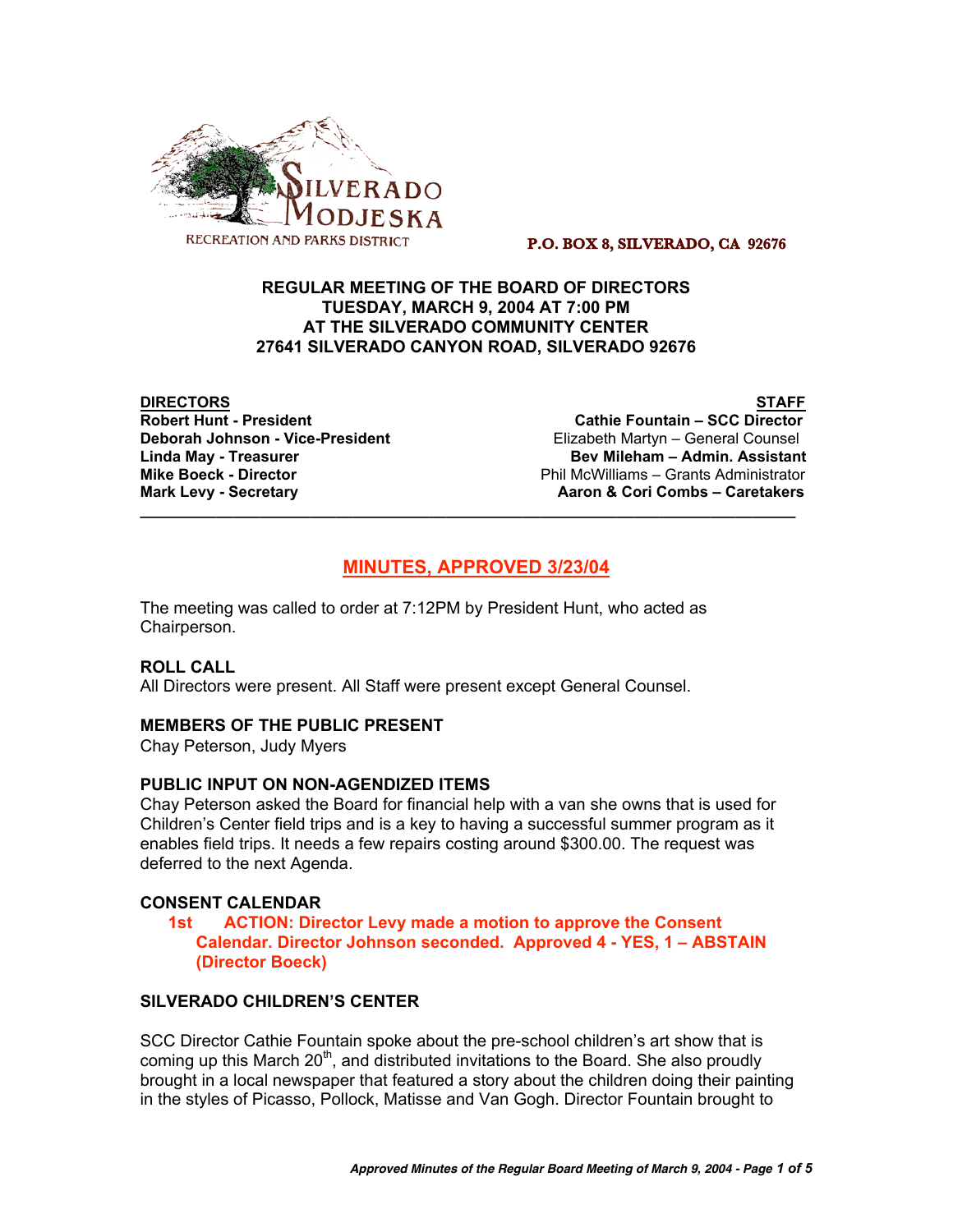the Board her first newsletter with the Center's monthly statistics. The Board expressed how pleased they were at the way things are going.

There was a discussion of applying a portion of Ron Molendyk's donated salary to the Children's Center, as he had requested. Director Levy would like some of the money to go towards the recreation program that has just started up in the community.

- **2nd ACTION: Director May made a motion to approve \$2,000.00 to be transferred from the General Fund to the Children's Center, with a suggestion that the funds be applied the termite problem and to help with the Peterson van repairs, but they may be applied at Director Cathie Fountain's discretion. Director Boeck seconded. 4 – AYE, 1 – NO (Director Levy)**
- **1st RESOLUTION 030904-1: Director May said a minimum of two signers are needed to go on the Bank of America account for the Children's Center. It was resolved that the signatories would be the Board President (Director Hunt), the Board Treasurer (Director May), and the Children's Center Director (Cathie Fountain). . Director Johnson moved to approve the resolution. Director Levy seconded. A Roll Call vote was taken. Director Johnson - AYE, Director Boeck - AYE, Director Hunt - AYE, Director May – AYE, Director Levy – AYE (SUBSEQUENTLY REVISED, SEE PAGE 4-5)**
- **2nd RESOLUTION 030904-1-A: Two signers are needed for the SMRPD checking account with Bank of America. It was resolved that the Board President (Director) Hunt and Board Treasurer (Director May) would be the signers. . Director Johnson moved to approve the resolution. Director Levy seconded. A Roll Call vote was taken. Director Johnson - AYE, Director Boeck - AYE, Director Hunt - AYE, Director May - AYE Director Levy – AYE (SUBSEQUENTLY REVISED, SEE PAGE 4-5)**
- **3rd RESOLUTION 030904-2: A resolution of commendation to Roger Rohm and RJ Electric for the no-charge inspection and repair of the lighting at the Children's Center and for the outdoor lighting installation at the Silverado Park Playground on short notice to help the District meet the Playground Grant deadline. The Directors commends how quickly and professionally the inspection and work were done. Director Johnson moved to approve the resolution. Director Levy seconded. A Roll Call vote was taken, Director Johnson-AYE, Director Boeck - AYE, Director Hunt - AYE, Director May - AYE, Director Levy - AYE**

# **CARETAKER'S REPORT**

Aaron Combs presented the Caretaker's Report to the Board. Both he and Director Hunt voiced concern about the use of "soft-air" and paintball firearms on the premises. The inherent danger of firing projectiles, and the spent rounds left on the ground are hazardous to other facility patrons, particularly small children, to whom they represent a choking hazard.

The unsupervised activities of the youth from the Church group that meets at the Silverado Community Center on the first Sunday of each month was also a concern. The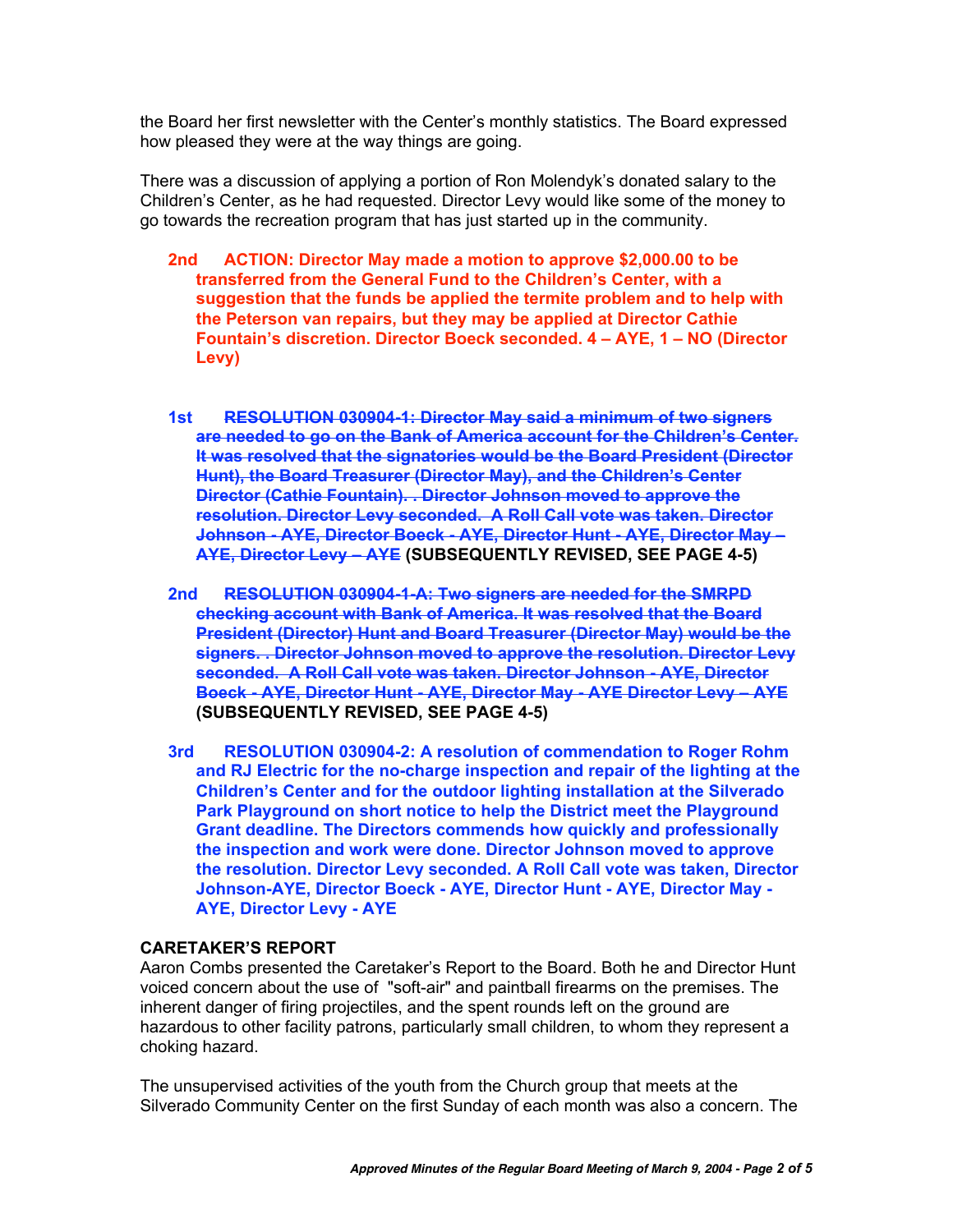caretakers have witnessed reckless and destructive behavior when the youth are unsupervised, both in the buildings and in the park area. They have also been observed operating toy guns firing air projectiles. President Hunt will communicate the Board's concerns to them and request that they remedy this situation.

The plans for the outdoor restroom ramp rail at the Silverado Park that is being modified as part of the Playground Grant obligation will have to be revised to comply with ADA requirements. Director Hunt will coordinate and report on the matter at the next regular meeting of the Board.

# **GRANTS ADMINISTRATOR'S REPORT**

The final report of the playground grant has been sent in for reimbursement.

Phil McWilliams brought a list of renovation needs for the two Community Centers, and discussed how the Prop. 40 per-capita grant could help with these needs. He asked for the Board's ideas and input. Director Hunt indicated that he would pass on the Facilities Committee files on renovation details and estimates.

The Finance Committee will meet to discuss these issues as well as the list that they have made. They will present their ideas at the next meeting.

# **TREASURER'S REPORT**

Director May presented the financial reports for the month.

# **Payment of District Bills**

- **3rd ACTION: Director May made a motion to approve transmittal 0304A in the amount of \$100.00 for Director meeting attendance. Director Levy seconded. Unanimously approved.**
- **4th ACTION: Director May made a motion to approve transmittal 0304B in the amount of \$1,300.00 for Bev Mileham (\$920) and Fran Williams (\$380) Director Levy seconded. Unanimously approved.**
- **5th ACTION: Director May made a motion to approve the finance report. Director Johnson seconded. Unanimously approved.**

# **OTHER DISTRICT BUSINESS**

# **Proposal for Preparation of an Annual Report for the District**

There was a discussion of formulating an Annual SMRPD Progress Report. Funding, format and timing were discussed. It was decided to have a strategic planning meeting (possibly in April).

- **6th ACTION: Director Levy made a motion to hire and pay someone up to \$300.00 to facilitate a Strategic Planning meeting. Director Johnson will do the selection. Director Boeck seconded. Unanimously approved.**
- **7th ACTION: President Hunt made a motion to extend the meeting past 9:30 PM. Director Johnson seconded. 3 – YES, 2 – NO (Director May, Director Boeck)**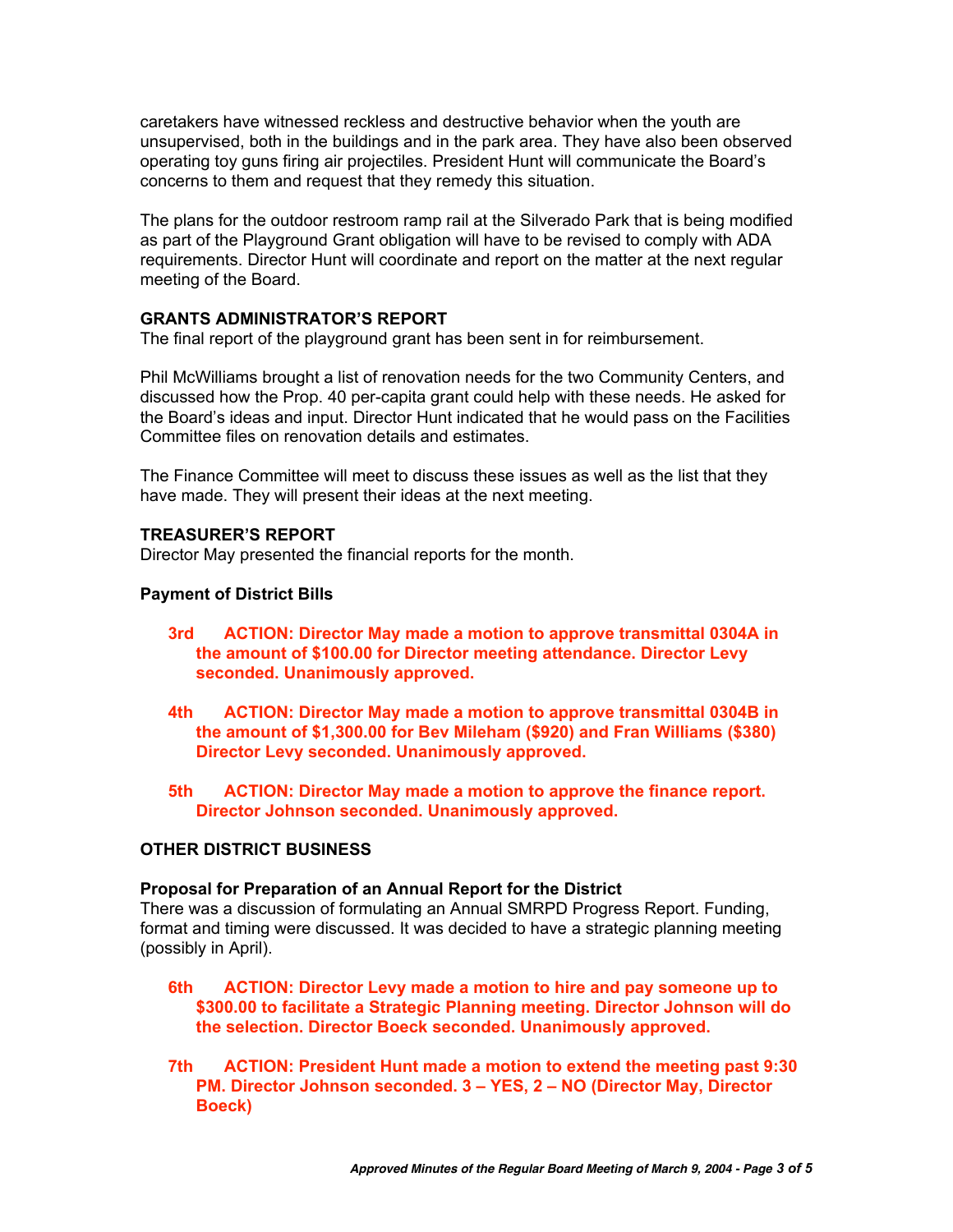# **COMMITTEES**

#### **Trails and Open Space**

**4th RESOLUTION 030904-3: Director Boeck read the full resolution, in which SMRPD declares support of efforts to preserve the Hicks Haul Road Bridge. It has potential use as a multiuse trail connector over Santiago Canyon Road and is a haven for approximately 1,500 bats of two species that represent the largest colony known to exist in Orange County. Director Boeck made a motion to approve Resolution 030904-3. Director Johnson seconded. A roll call was taken. Director Johnson-AYE, Director Boeck-AYE, Director Hunt-AYE, Director May-AYE, Director Levy-AYE**

Director Boeck passed out a flyer about an upcoming event in March called Creek Week. SMRPD is co-hosting the event. Director Boeck requested that SMRPD partner with TNC to hold a local wildflower hike on Saturday, April 17, and supply sandwiches for the event. The Directors also discussed having a booth at Creek Week, which could be used to advertise recreation programs etc. Both topics to be discussed at a later meeting.

#### **Recreation**

Director Levy asked about payment to two instructors of the Recreation Program, he was asked to have them send in a bill.

New classes start up April 6, sign-ups are March 27.

Wildlife workshops are being discussed with Tucker and Cal State Fullerton who are interested in partnering with us.

Director Levy spoke to the Board of costs involved in printing and publishing and mailing brochures for the Recreation Program. This raised the issue of the need for a petty cash account to provide funds so Board members no longer have to cover program and other costs themselves, then seek reimbursement. Director Levy and other directors would like to have this problem resolved.

# **Personnel**

Director May stated that she resigned at 10:40 PM. She then left the premises.

#### **SPECIAL ACTIONS**

Due to the unanticipated resignation, the Directors discussed revisiting Resolutions 030904-1 and 030904-1A in order to substitute another Director for Director May as a signatory on both bank accounts.

- **8th ACTION: President Hunt made a motion to add reconsideration of Resolutions 030904-1 and 030904-1A to the Agenda due to the urgency of maintaining access to the funds in the event that the Board President was not available. Director Johnson seconded. Unanimously approved.**
- **1st RESOLUTION 030904-1: President Hunt made a motion that the Board resolve that for the Children's Center bank account the three signatories**